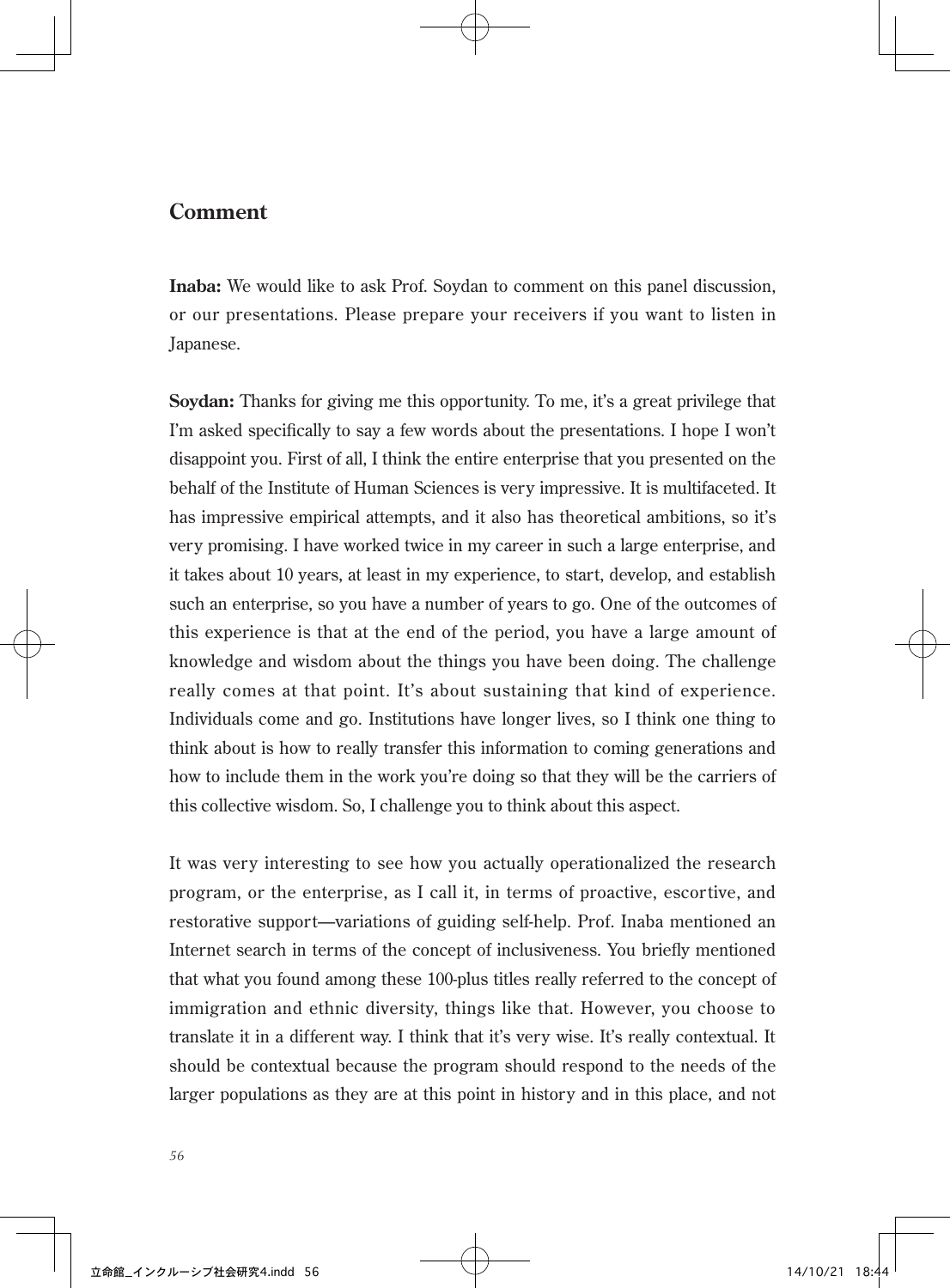really imported from somewhere else, because those problems will be foreign to what you are doing, so I really support that kind of operationalization of the larger project.

In Europe, truly, the concept of inclusiveness, as the question came from the professor in the audience, and as it was addressed by Prof. Matsuda, is the pair of concepts, inclusiveness and exclusiveness. It's an invention of the European Union. The question of newcomers has become a public issue so much more than it was during the 1980s, perhaps early 1990s in Europe. So, it's very much a European context. But in the end, the question also came up in terms of why not use the term "coexisting society." Well, in one sense, concepts come and go, and they change because over time they get this negative connotation. When they were launched they were positive in the minds and perceptions of people, but in time they get loaded with negative feelings, and we tend to change them. It's that kind of issue. For me personally, in terms of "coexistence of society" in the literature, it very much refers to anthropological studies of cultural adaptation, simulation, and integration. Coexistence of society, I think, denotes European integration policies, very much, which is about the functional adaptation of newcomers in terms of daily living, but really the cultural coexistence of different ethnic groups. That's just a brief comment on that.

In terms of what Prof. Matsuda mentioned here, and what I also did read in the paper that was handed out earlier, is the internationalization aspect. For some reason, Japan and other Asian countries have been selected as points of reference, points of comparison. The question came to my mind, what is the rationale of this specific strategy? What are the similarities, and the similarities between the countries that are involved here? Isn't it fair also to look beyond Asian countries? Perhaps at times similarities, if it is what you're looking for, will be even more pronounced, as compared to Asian countries. It's just a question. Really, I try to understand the rationale of it. The only thing that came to my mind is geographical proximity. But I'm not very sure. I travel extensively in China several times a year, as well as to Korea. Many times I'm struck by the